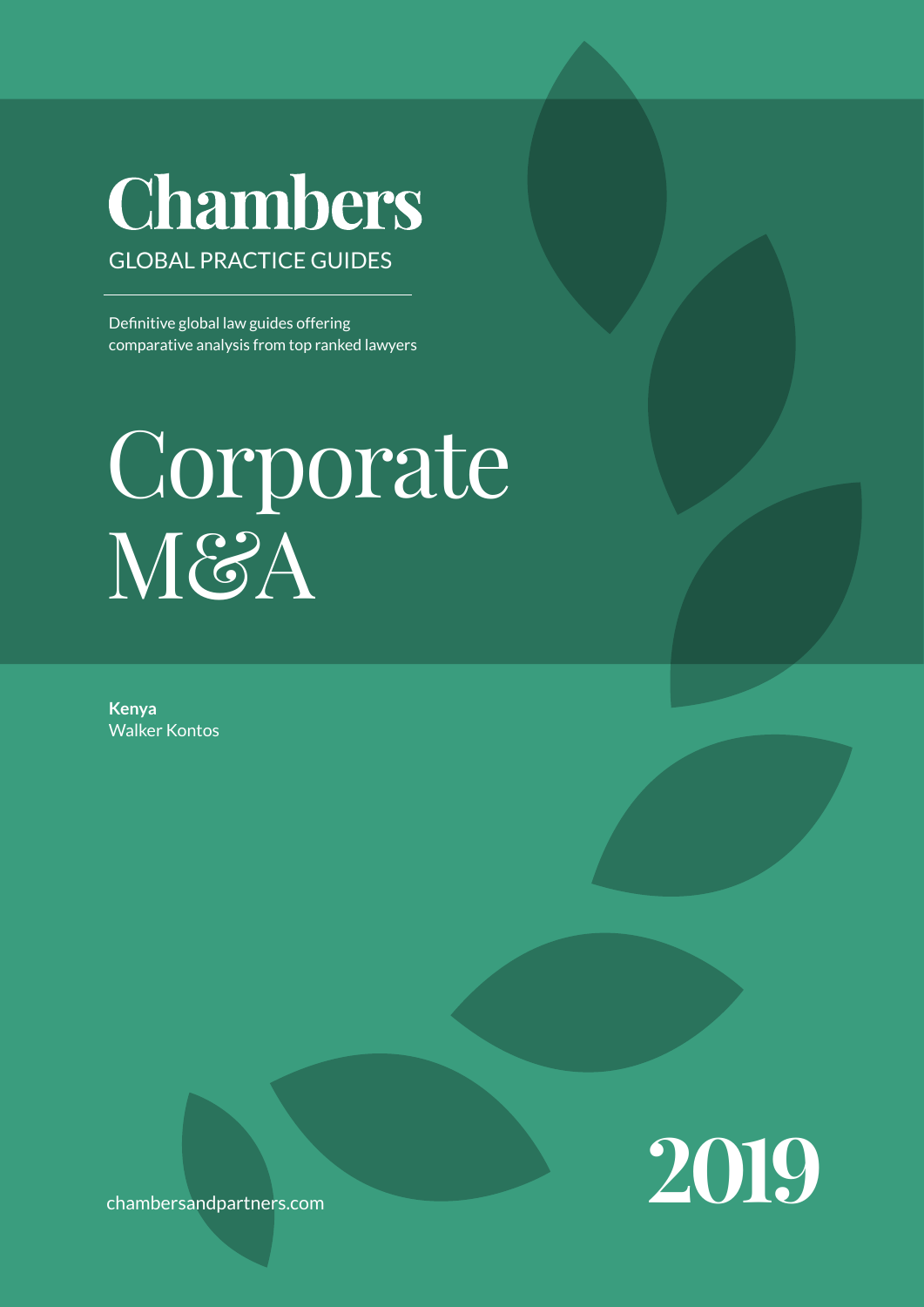## KENYA

## LAW AND PRACTICE: [p.3](#page-2-0)

Contributed by Walker Kontos

The 'Law & Practice' sections provide easily accessible information on navigating the legal system when conducting business in the jurisdiction. Leading lawyers explain local law and practice at key transactional stages and for crucial aspects of doing business.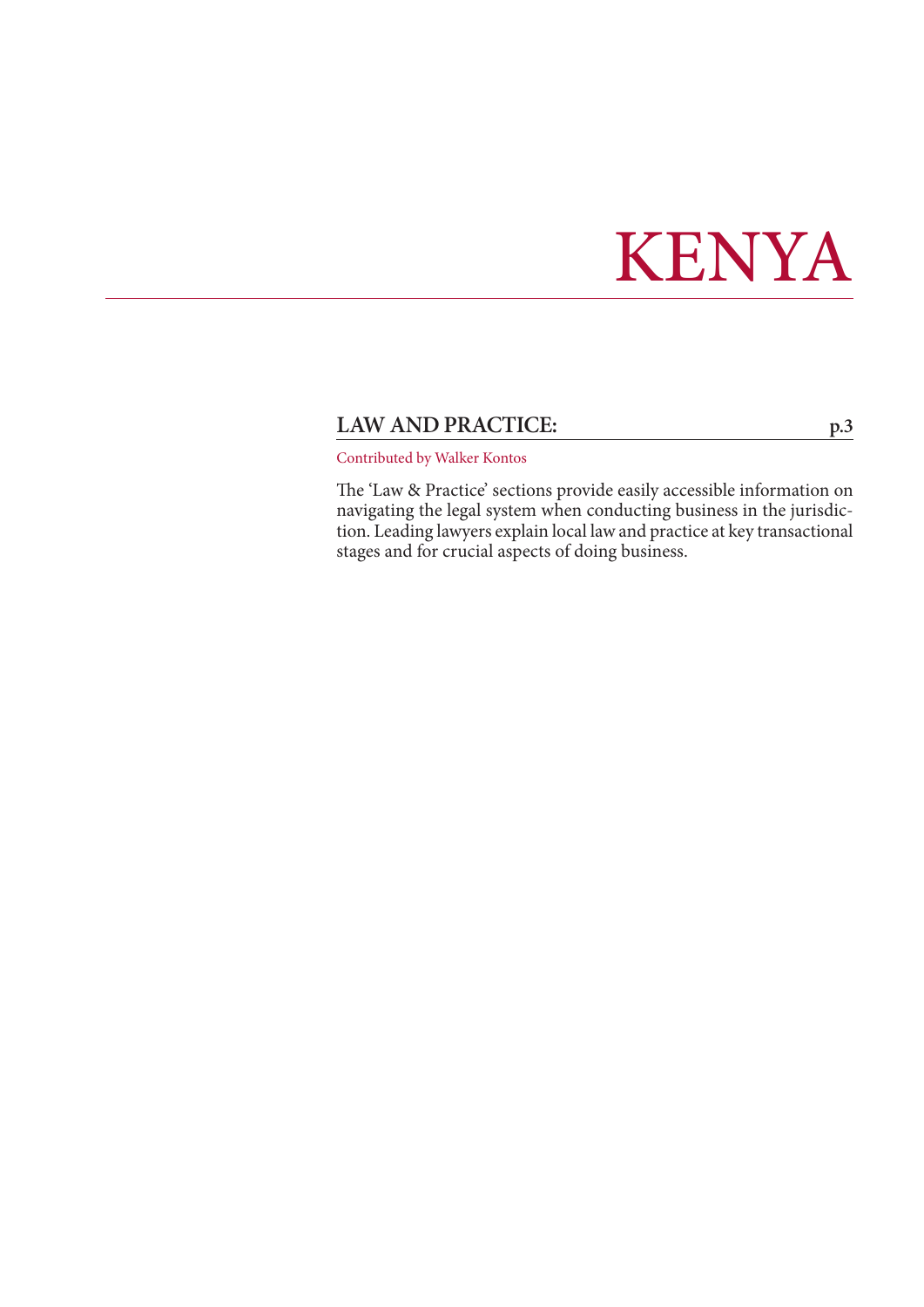*Contributed by Walker Kontos Authors:* Ivy K Muriungi, Deepen N Shah

## <span id="page-2-0"></span>Law and Practice

*Contributed by Walker Kontos*

## **CONTENTS**

| 1. Trends |                                            | p.4 |
|-----------|--------------------------------------------|-----|
| 1.1       | M&A Market                                 | p.4 |
| 1.2       | Key Trends                                 | p.4 |
| 1.3       | Key Industries                             | p.4 |
|           | 2. Overview of Regulatory Field            | p.5 |
| 2.1       | Acquiring a Company                        | p.5 |
| 2.2       | Primary Regulators                         | p.5 |
| 2.3       | Restrictions on Foreign Investments        | p.5 |
| 2.4       | <b>Antitrust Regulations</b>               | p.5 |
| 2.5       | Labour Law Regulations                     | p.5 |
| 2.6       | National Security Review                   | p.6 |
|           | 3. Recent Legal Developments               | p.6 |
| 3.1       | Significant Court Decision or Legal        |     |
|           | Development                                | p.6 |
| 3.2       | Significant Changes to Takeover Law        | p.6 |
|           | 4. Stakebuilding                           | p.6 |
| 4.1       | Principal Stakebuilding Strategies         | p.6 |
| 4.2       | Material Shareholding Disclosure Threshold | p.6 |
| 4.3       | Hurdles to Stakebuilding                   | p.7 |
| 4.4       | Dealings in Derivatives                    | p.7 |
| 4.5       | Filing/Reporting Obligations               | p.7 |
| 4.6       | Transparency                               | p.7 |
|           | 5. Negotiation Phase                       | p.7 |
| 5.1       | Requirement to Disclose a Deal             | p.7 |
| 5.2       | Market Practice on Timing                  | p.8 |
| 5.3       | Scope of Due Diligence                     | p.8 |
| 5.4       | Standstills or Exclusivity                 | p.8 |
| 5.5       | Definitive Agreements                      | p.8 |
|           | 6. Structuring                             | p.8 |
| 6.1       | Length of Process for Acquisition/Sale     | p.8 |
| 6.2       | Mandatory Offer Threshold                  | p.8 |
| 6.3       | Consideration                              | p.9 |
| 6.4       | Common Conditions for a Takeover Offer     | p.9 |
| 6.5       | Minimum Acceptance Conditions              | p.9 |
| 6.6       | Requirement to Obtain Financing            | p.9 |
| 6.7       | Types of Deal Security Measures            | p.9 |

| 6.8 | <b>Additional Governance Rights</b>  | p.10 |  |
|-----|--------------------------------------|------|--|
| 6.9 | Voting by Proxy                      | p.10 |  |
|     | 6.10 Squeeze-out Mechanisms          | p.10 |  |
|     | 6.11 Irrevocable Commitments         | p.10 |  |
|     | 7. Disclosure                        | p.10 |  |
| 7.1 | Making a Bid Public                  | p.10 |  |
| 7.2 | Type of Disclosure Required          | p.11 |  |
| 7.3 | Producing Financial Statements       | p.11 |  |
| 7.4 | <b>Transaction Documents</b>         | p.11 |  |
|     | 8. Duties of Directors               | p.11 |  |
| 8.1 | Principal Directors' Duties          | p.11 |  |
| 8.2 | Special or Ad Hoc Committees         | p.12 |  |
| 8.3 | <b>Business Judgement Rule</b>       | p.12 |  |
| 8.4 | Independent Outside Advice           | p.12 |  |
| 8.5 | Conflicts of Interest                | p.12 |  |
|     | 9. Defensive Measures                | p.12 |  |
| 9.1 | Hostile Tender Offers                | p.12 |  |
| 9.2 | Directors' Use of Defensive Measures | p.12 |  |
| 9.3 | <b>Common Defensive Measures</b>     | p.13 |  |
| 9.4 | Directors' Duties                    | p.13 |  |
| 9.5 | Directors' Ability to "Just Say No"  | p.13 |  |
|     | 10. Litigation                       |      |  |
|     | 10.1 Frequency of Litigation         | p.13 |  |
|     | 10.2 Stage of Deal                   | p.13 |  |
|     | 11. Activism                         | p.13 |  |
|     | 11.1 Shareholder Activism            | p.13 |  |
|     | 11.2 Aims of Activists               | p.13 |  |
|     | 11.3 Interference with Completion    | p.13 |  |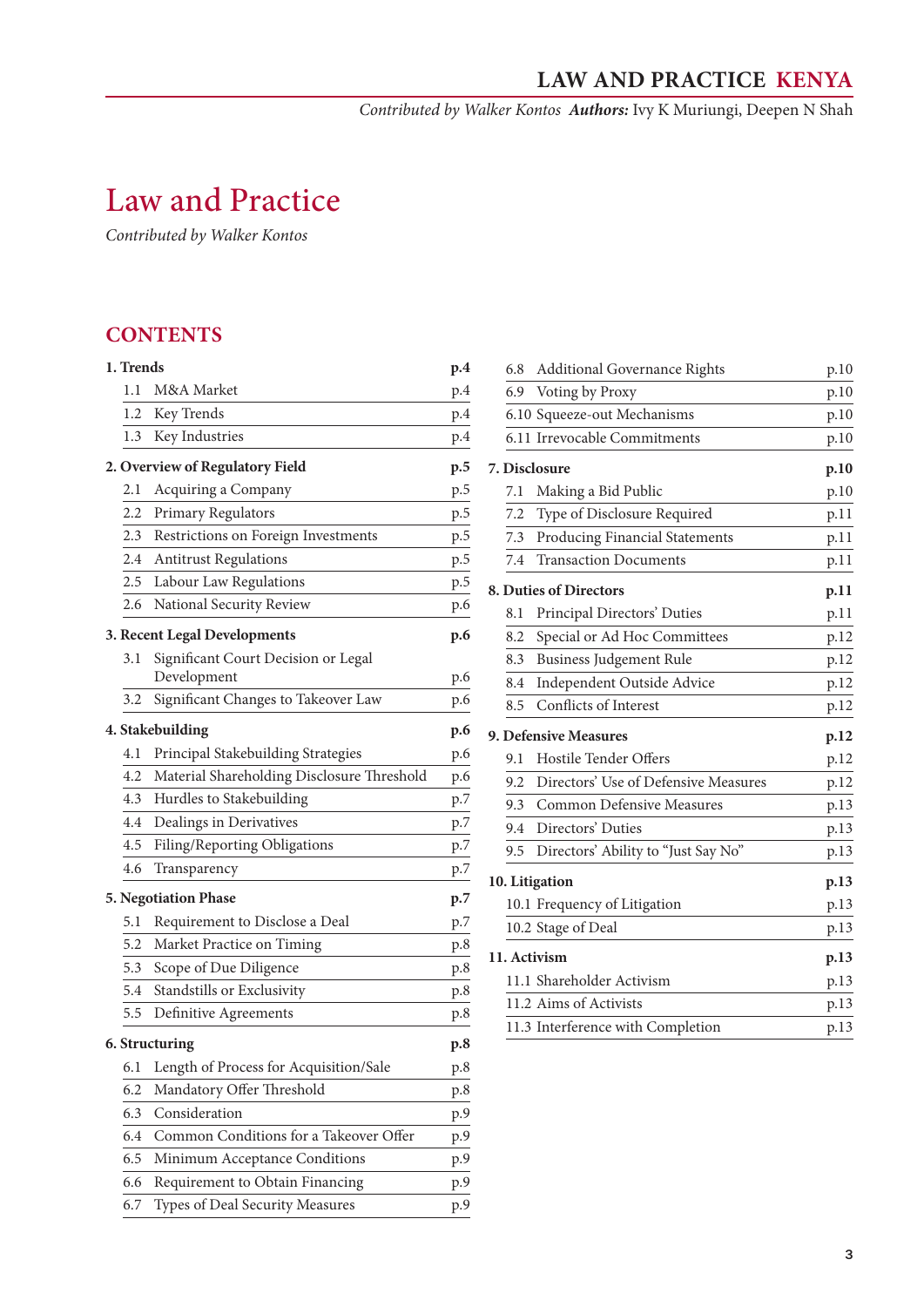<span id="page-3-0"></span>*Contributed by Walker Kontos Authors:* Ivy K Muriungi, Deepen N Shah

**Walker Kontos** is a nationally established and internationally recognised corporate and commercial law firm catering to diverse and world-class clientele consisting of development finance institutions, blue-chip companies, banks and financial institutions, governments, multinationals, state corporations, diplomatic missions and private clients. Based in Kenya, East Africa's trade hub and preferred investment destination, Walker Kontos possesses in-depth knowledge of the region and is suitably placed and regularly advises international investors on the establishment and structuring of their presence in Kenya, and on their financing and cross-border M&A transactions in support of their regional penetration and growth aspirations. In October 2016, the firm launched a strategic alliance with Norton Rose Fulbright, enabling it to marshal resources from around the world and keep pace with the globalised demand for top-tier legal services. Walker Kontos has wide-ranging industry experience as diverse as aviation, banking, horticulture, mortgage finance, pharmaceuticals, insurance, telecommunications, energy and manufacturing.

## **Authors**



**Ivy K Muriungi** is an associate in the corporate and commercial department of Walker Kontos. Her practice covers financing, capital markets, and local and cross-border M&A transactions across a number of sectors including energy,

aviation, banking and retail. Her recent experience includes advising in connection with the largest debt restructuring, by value, in Kenya and advising the issuer in the largest single rights issue in Kenya to date. Ivy is a member of the Law Society of Kenya and the East Africa Law Society.



**Deepen N Shah** is a partner in the corporate and commercial department of Walker Kontos. His practice covers local and cross-border M&A transactions, development finance institution investments, private equity and complex finance

work, with expertise in competition law, project finance and syndicated lending transactions, and industry experience in a broad range of sectors including: renewable energy, telecommunication, banking, insurance, retail and real estate. Deepen has recently advised on a number of cross-border M&A transactions in the heavily regulated financial services sector and in the retail space. Deepen has served on legislative review committees and is a regular speaker at seminars and conferences. Deepen is a member of the Law Society of Kenya, the Institute of Certified Secretaries, Kenya, and the Chartered Institute of Arbitrators, Kenya.

## **1. Trends**

#### **1.1 M&A Market**

Regional M&A activity has increased significantly in recent times, with Kenyan deals dominating the market. The East African regional economy (which has not contracted in recent years and in which Kenya has the largest economy) continues to be a key driver for Sub-Saharan Africa's growth.

Kenya's established business environment, robust legal and financial framework, and pillared development agenda provides an attractive investment platform and, for foreign investors with regional aspirations, Kenya remains the gateway to establishing and growing their East African presence.

#### **1.2 Key Trends**

According to I&M Burbridge Capital, East Africa Financial Review July 2017, M&A transactions dominated regional deals in the first seven months of 2017 as the disclosed value of such transactions went up by 45% to KES113.5 billion.

General expectations are that Kenya's economy will continue to grow by 5.5% on average in 2018 and various market projections retain an optimistic outlook, suggesting that M&A transactions are likely to continue to increase in Kenya in 2018 compared to 2017, with improved investor confidence following a protracted general election in 2017. In addition, private equity activity remains high both on the buy-side as a result of "pressure to deploy" and an appetite for increasingly diversified investments in Africa's emerging markets, and on the sell-side with initial investment horizons now nearing maturity.

#### **1.3 Key Industries**

The financial services sector has seen the most M&A activity in Kenya in recent years. A report issued by the Common Market for Eastern and Southern Africa (COMESA)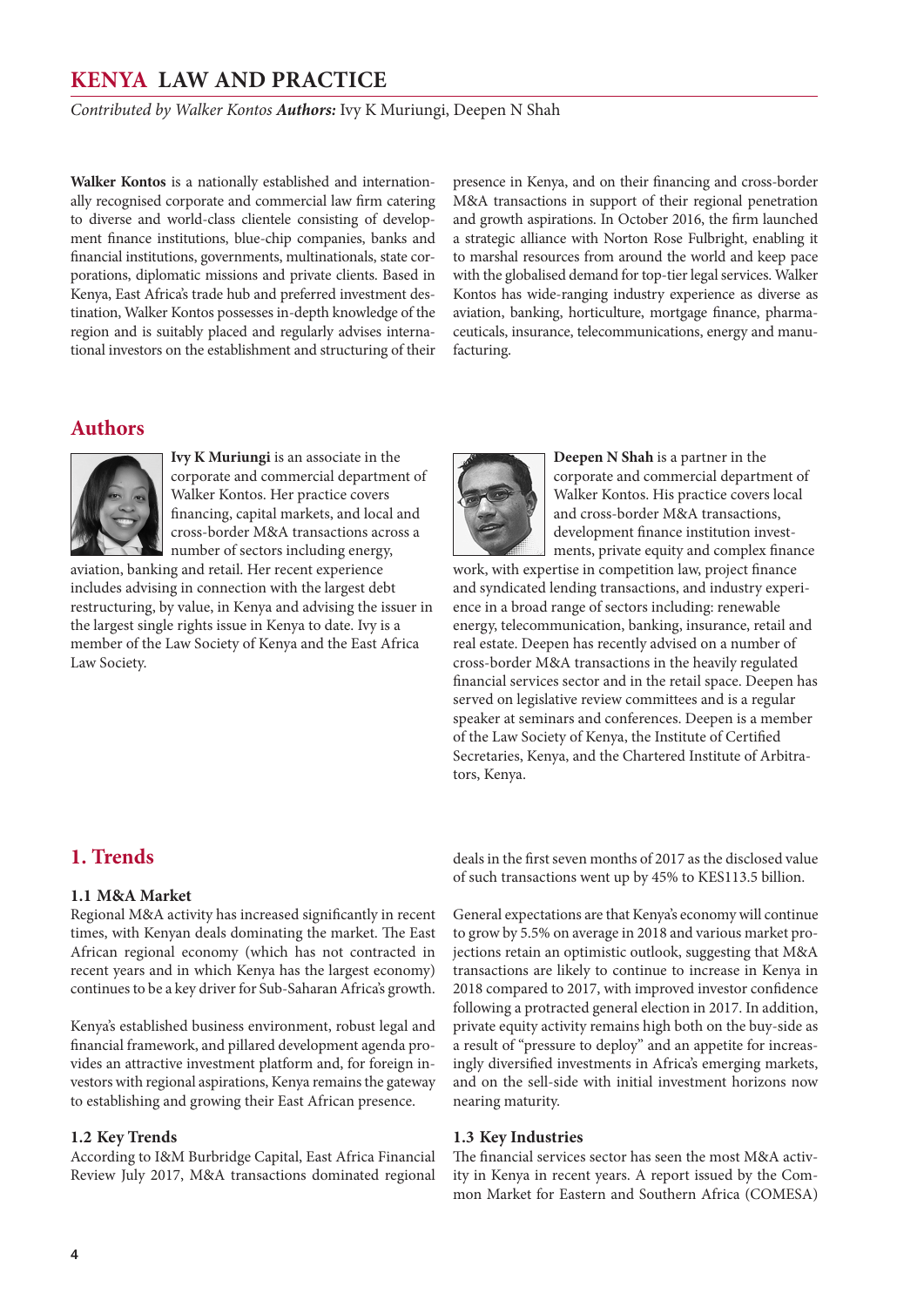*Contributed by Walker Kontos Authors:* Ivy K Muriungi, Deepen N Shah

<span id="page-4-0"></span>Competition Commission indicates that Kenya and Zambia are leading in M&A in the COMESA region, with financial services sector mergers accounting for 70% of the deals done between December 2015 and October 2016, while transactions in energy and construction followed closely, with deals in the petroleum sector constituting the majority reviewed by the COMESA Competition Commission in the first quarter of 2018.

As Kenya remains a hub for technological innovation, with pioneering mobile money platforms and high mobile-phone penetration, increased activity in the telecoms and Fintech space is expected, particularly in connection with private equity investments.

## **2. Overview of Regulatory Field**

#### **2.1 Acquiring a Company**

In Kenya, acquisitions of companies are primarily achieved through share sale transactions or by acquiring the target's business through the purchase of specific assets and liabilities. Private M&A transactions are usually structured in either such manner pursuant to negotiated contracts, whilst acquisitions of listed companies (essentially involving the acquisition of effective control through contractual offers to target shareholders or court-sanctioned schemes of arrangement) are often structured to take advantage of legal mechanisms that enable the acquisition of minority interests.

The recently enacted Companies Act, 2015 (the "Companies Act") has amplified the regulatory framework around takeovers and schemes of arrangement. As business grows more sophisticated and potential targets increase their appeal with regional presence, deal structuring is becoming increasingly tailored to suit particular investment objectives within evolving legal frameworks, particularly to address complexities that arise with cross-border transactions.

#### **2.2 Primary Regulators**

The Competition Authority of Kenya is responsible for competition and antitrust matters in the country but any transactions with a regional dimension may also be subject to the COMESA and East Africa Community (EAC) competition law frameworks, which have extraterritorial reach. Whilst the COMESA Competition Commission has been established and is active, the EAC Competition Authority is not yet operational.

Listed company takeovers are subject to compliance with procedures set out in the Capital Markets (Take-overs and Mergers) Regulations, 2002 (the "Takeover Regulations") unless exempted by the Capital Markets Authority (CMA), which retains a supervisory function in connection with takeovers.

Sector-specific regulators in Kenya include the Communications Authority, the Insurance Regulatory Authority, the Energy Regulatory Commission and the Central Bank of Kenya.

#### **2.3 Restrictions on Foreign Investments**

There is no exchange control in Kenya, nor any universally applicable restrictions on foreign investment, but certain industry-specific restrictions may apply. For example, there are certain minimum local shareholding requirements with respect to telecommunication operators and insurance companies, as well as in the mining and aviation sectors.

Previously, Kenyan regulation required listed companies to reserve 25% of their shares for local investors; however, this requirement has been removed, with the Capital Markets (Foreign Investors) Regulations, 2002 (the "Foreign Investors Regulations") now providing that the maximum foreign shareholding in a listed company may only be prescribed where the government or its agency is divesting its shares to the public in a privatisation transaction or where some level of local ownership in a strategic industry or sector in the country is to be maintained or where it is in the national interest (no such limits have been prescribed as at the time of writing).

#### **2.4 Antitrust Regulations**

The Competition Act, 2010 (the "Competition Act") is the primary legislation governing competition and antitrust matters in Kenya. Under the Competition Act, all mergers (transactions involving the acquisition or establishment of direct or indirect control of the business of an undertaking) require approval of the Competition Authority of Kenya (CAK) prior to implementation. The Act was amended in 2016 to empower CAK in consultation with the Cabinet Secretary responsible for finance to set thresholds for the exclusion of mergers from the requirements under the Act but such thresholds remain to be set. That said, CAK had previously (prior to the amendment) published guidelines prescribing certain thresholds that, if satisfied, would enable a proposed merger to be effected without requiring CAK approval, which CAK continues to observe.

In connection with regional M&A transactions, COMESA and EAC competition regulations might apply with respect to merger notification and approval requirements where certain criteria and prescribed merger notification thresholds are met.

#### **2.5 Labour Law Regulations**

Kenyan law does not provide for the automatic transfer or assumption of employment contracts in connection with M&A transactions. Employment contracts are considered to be personal contracts incapable of transfer without the consent of the employee. Accordingly, where the transac-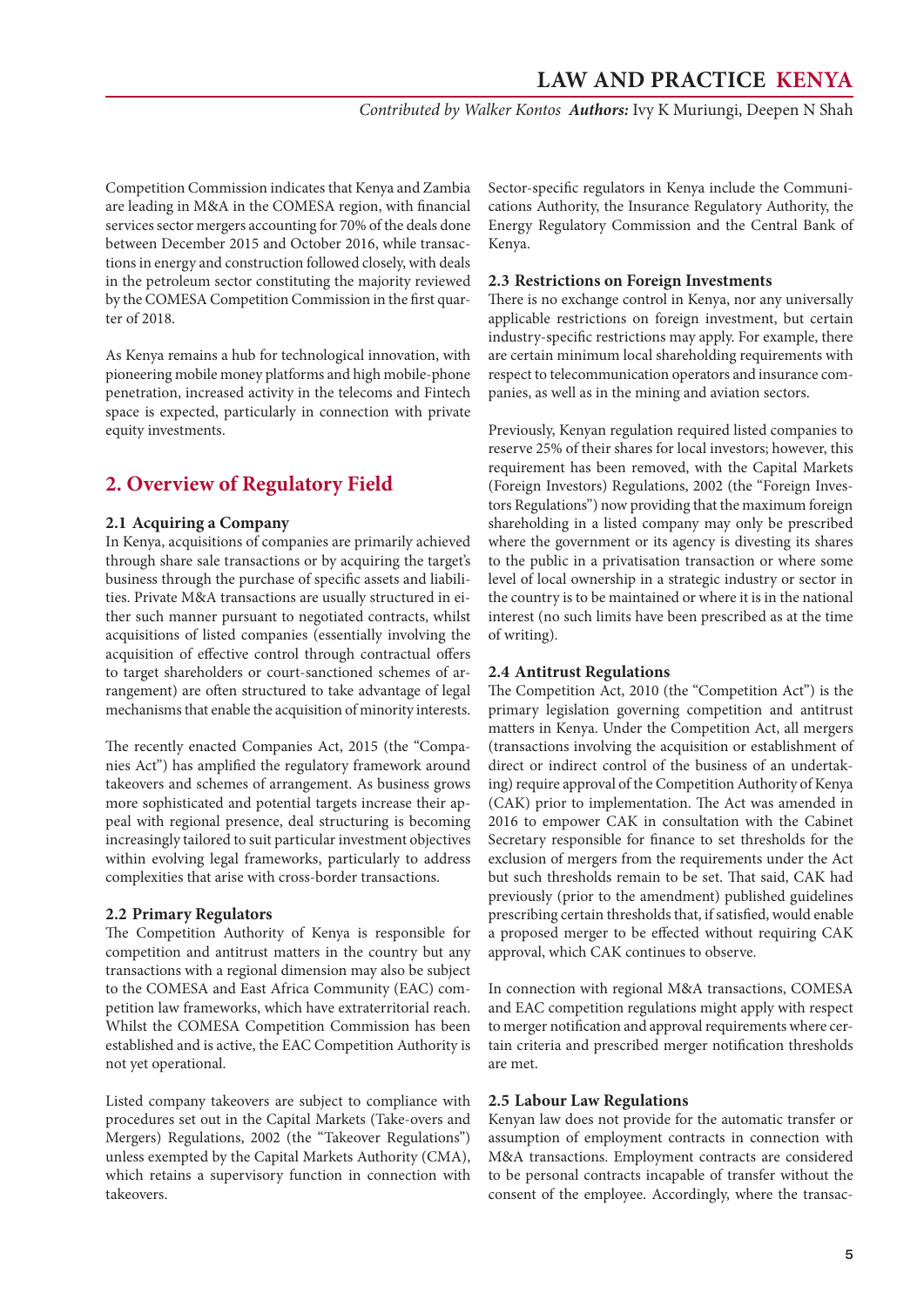<span id="page-5-0"></span>*Contributed by Walker Kontos Authors:* Ivy K Muriungi, Deepen N Shah

tion involves a sale of business, parties should address their minds to the manner in which employment contracts are to be dealt with (whether as a consequence of redundancy or otherwise), the consultation procedures to be followed and which party is to bear the related costs.

It should be noted that CAK merger approvals are increasingly being issued subject to the condition that the acquirer assumes all contracts of employment entered into by the target.

#### **2.6 National Security Review**

There is no separate or independent national security review of M&A transactions in Kenya. That said, the CAK Consolidated Guidelines on the Substantive Assessment of Mergers (the "CAK Guidelines") requires CAK to take into account the "public interest test", which examines the extent to which the merger impacts, inter alia, the ability of national industries to compete in international markets and in a particular sector. Further, under the Foreign Investors Regulations, the Cabinet Secretary responsible for finance may prescribe the maximum foreign shareholding in a listed company where it is in the national interest.

#### **3. Recent Legal Developments**

#### **3.1 Significant Court Decision or Legal Development**

The Competition Act was amended in 2016 to include provisions governing the prevention and determination of abuse of buyer power in the market that is likely to distort competition and enabling CAK, in consultation with the Cabinet Secretary responsible for finance, to set out merger approval exclusion thresholds. Such thresholds remain to be prescribed but previously issued guidelines that prescribe thresholds for exclusion continue to be observed by CAK. In addition, CAK merger approvals are increasingly being made conditional on acquirers assuming all contracts of employment previously entered into by the target and parties to M&A transactions should be conscious of the implications of such condition.

#### **3.2 Significant Changes to Takeover Law**

A new Companies Act was introduced in 2015, the first significant review of and change to company law in Kenya since the prior Companies Act came into effect on 1 January 1962. The Companies Act has amplified the regulatory framework around takeovers and court-sanctioned schemes of arrangement, including "squeeze-in" and "sell-out" procedures. The Act further envisages Takeover Rules being promulgated by the CMA. These have not yet been formulated, although the CMA had previously issued the Takeover Regulations, which continue to apply with respect to listed companies, and it is hoped these regulations will be updated or that the new

Takeover Rules will be published as soon as possible, particularly to harmonise approval processes and procedures for takeovers (including in the context of schemes of arrangement) under the Companies Act.

Following the 2016 amendments to the Competition Act, CAK is currently formulating and seeking stakeholder input on the proposed M&A guidelines and rules that will, inter alia, prescribe merger notification and exemption thresholds, and perhaps also bring clarity in respect of the multiple notification requirements to national and regional antitrust regulators.

## **4. Stakebuilding**

#### **4.1 Principal Stakebuilding Strategies**

Stakebuilding can be an effective tool in improving bid success or to deter competing bids (for example, a holding of over 10% would be enough to prevent a squeeze-in and a holding in excess of 25% would be enough to block a scheme of arrangement) but it is not a customary practice in Kenya, in part because of legal hurdles to stakebuilding that are summarised below.

#### **4.2 Material Shareholding Disclosure Threshold**

Generally, all companies are required to file annual returns containing particulars of shareholders and a 2017 amendment to the Companies Act introduced the requirement for the beneficial ownership of shares to be disclosed in each company's share register.

A public company may, by its own motion or at the request of the holders of 10% of its voting shares, issue notices requiring parties with an interest in the company's shares, or who may have held any such interest at any time in the three years preceding such notice, to confirm and provide further information regarding such interest, including the identity of the persons who hold interests in the relevant shares (an invaluable tool to establish true membership composition, particularly when potential takeover bids are contemplated).

The Capital Markets (Securities) (Public Offers, Listing and Disclosures) Regulations, 2002 (the "Disclosure Regulations") prescribe certain continuing obligations for the issuers of listed or publicly offered securities, including the requirement to disclose, at the end of each calendar quarter, every person who holds or acquires 3% or more or, in the case of an issuer listed on the Growth Enterprise Market Segment (GEMS) of the Nairobi Securities Exchange, 5% or more of the issuer's ordinary shares. Issuers are also required to publish in their annual reports information on the distribution of shareholders in each class of shares and the names and number of shares held by their ten largest shareholders. In addition, issuers listed on the GEMS are required to pro-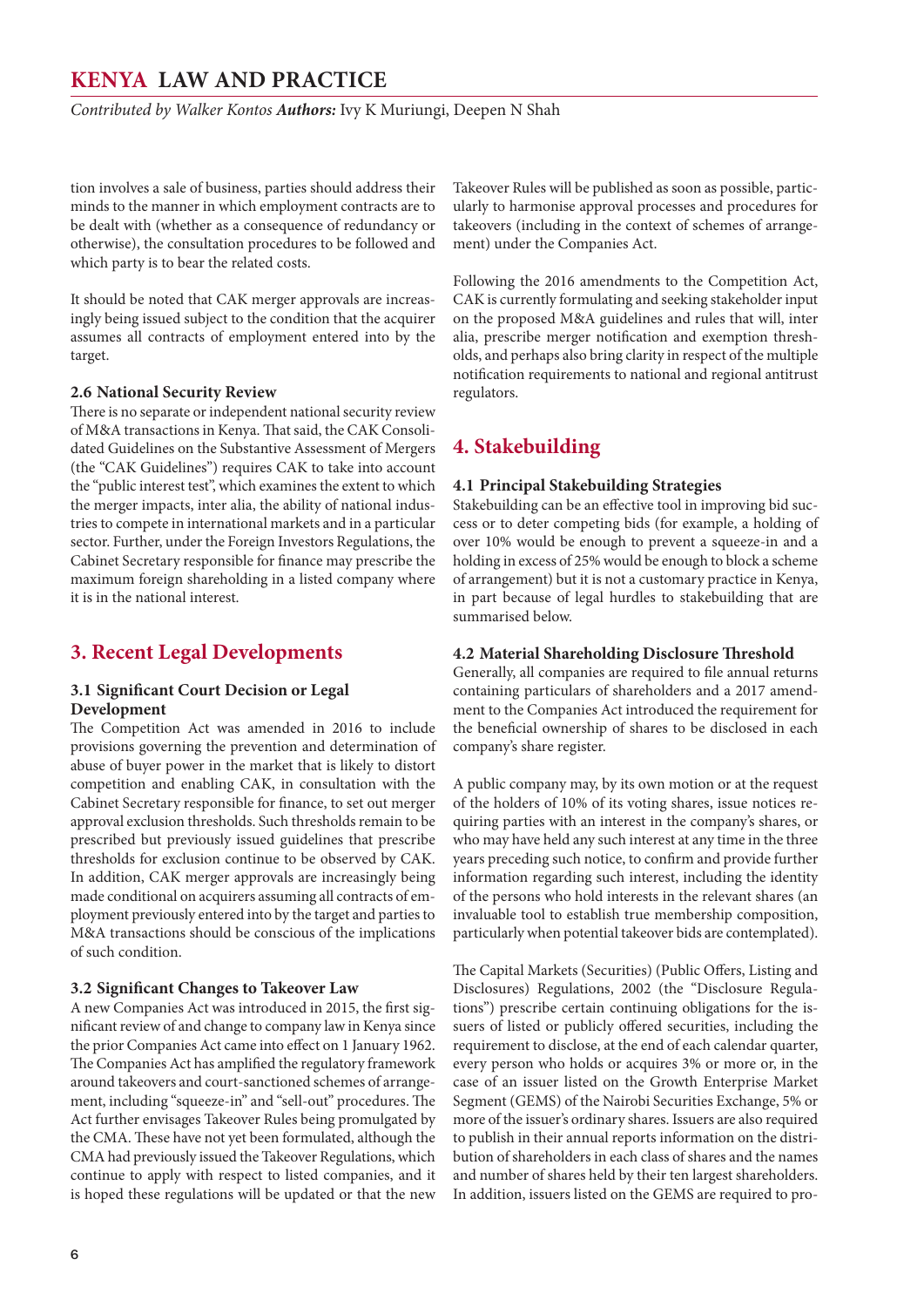*Contributed by Walker Kontos Authors:* Ivy K Muriungi, Deepen N Shah

<span id="page-6-0"></span>vide information on the direct and indirect holdings of their controlling shareholders and management as well as historical information on the movement of any such holdings.

Under the Capital Markets (Licensing Requirements) (General) Regulations, 2002 (the "Licensing Regulations"), persons are required to notify a listed company upon acquisition of shares amounting to 3% or more of the listed company's share capital or when they cease to be interested in such shares. Further listed companies are required to make a monthly report to the securities exchange giving particulars of each person from whom it has received such notification, all directors holding 1% or more of its share capital and the directors' cumulative holdings.

#### **4.3 Hurdles to Stakebuilding**

However unlikely to do so, a company can provide for additional or more burdensome reporting standards in its articles of association of the company but cannot dilute legal requirements with the introduction of less stringent thresholds.

Apart from the risk of committing insider trading and market abuse offences, the key hurdles to stakebuilding lie in the restrictions imposed under the Takeover Regulations. Transactions by which a party, whether acting directly or in concert with others or by associated or related companies, acquires effective control (defined as 25% or more of the voting rights in a listed company) must comply with prescribed takeover procedures and the following persons (Presumed Offerors) are presumed to have a firm intention to make a takeover, and are required to comply with such takeover procedures:

- a holder of between 25% and 50% of the voting shares who in any year acquires more than 5% of the voting shares;
- a holder of 50% or more of the voting shares who acquires any additional shares;
- a person who (alone or in concert with others) indirectly acquires effective control of a listed company; and
- a person who acquires 25% or more of the shareholding of a subsidiary that has contributed 50% or more to the average annual turnover of the listed company for the three years preceding the acquisition.

If the target operates in a regulated sector, additional regulatory approvals may be required for the acquisition of any significant stake. For example, the approval of the Central Bank of Kenya (CBK) would be required for an acquisition of more than 5% of the share capital in a banking or financial institution and, save for certain exempted persons, no one is permitted to hold, directly or indirectly, more than 25% of the share capital in any such institution without the prior approval of the Cabinet Secretary responsible for matters relating to finance.

#### **4.4 Dealings in Derivatives**

Dealings in derivatives are permitted in Kenya and are regulated under the Capital Markets Act and the Capital Markets (Derivatives Markets) Regulations, 2015 (the "Derivatives Regulations"). The Nairobi Securities Exchange (NSE) has established a derivative market and has published rules to regulate and facilitate trade in derivatives. However, the market is in its infancy and is not yet fully operational.

#### **4.5 Filing/Reporting Obligations**

Save with respect to shareholding and membership in a derivatives exchange, no specific reporting obligations are prescribed by regulation in connection with derivatives transactions.

#### **4.6 Transparency**

During any stakebuilding exercise, there is no requirement to make known the purpose of the acquisition or any intention regarding control of the company. However, a public company may, on its own motion or at the direction of its members holding at least 10% of its voting shares, require a person to confirm its interest in the company and provide further information regarding such interest, including whether or not it is a party to an agreement for the acquisition of interests in shares in the company in which there are obligations or restrictions in the exercise of any rights, control or influence arising from those interests.

In the case of a takeover of a listed company, it is only after issuance of a notice of intention and a CMA-approved statement of the takeover scheme that submission of the takeover offer document is required, in which the offeror must state its intentions in relation to the continuation of the business, its intentions on major changes to be introduced to the business and continued employment of the target's employees, as well as any long-term commercial justifications for the proposed takeover.

In connection with competition approvals, merger notifications made to CAK (ordinarily done once a binding, albeit conditional, agreement has been entered into) must indicate the business rationale, including strategic, commercial and economic reasons for the transaction.

#### **5. Negotiation Phase**

#### **5.1 Requirement to Disclose a Deal**

Information that could lead to material movements in the price of securities must be published where confidentiality cannot be maintained or has already been breached. However, under the Takeover Regulations it is only after the target has received a statement of the takeover scheme that it is required to notify the securities exchange and the CMA, and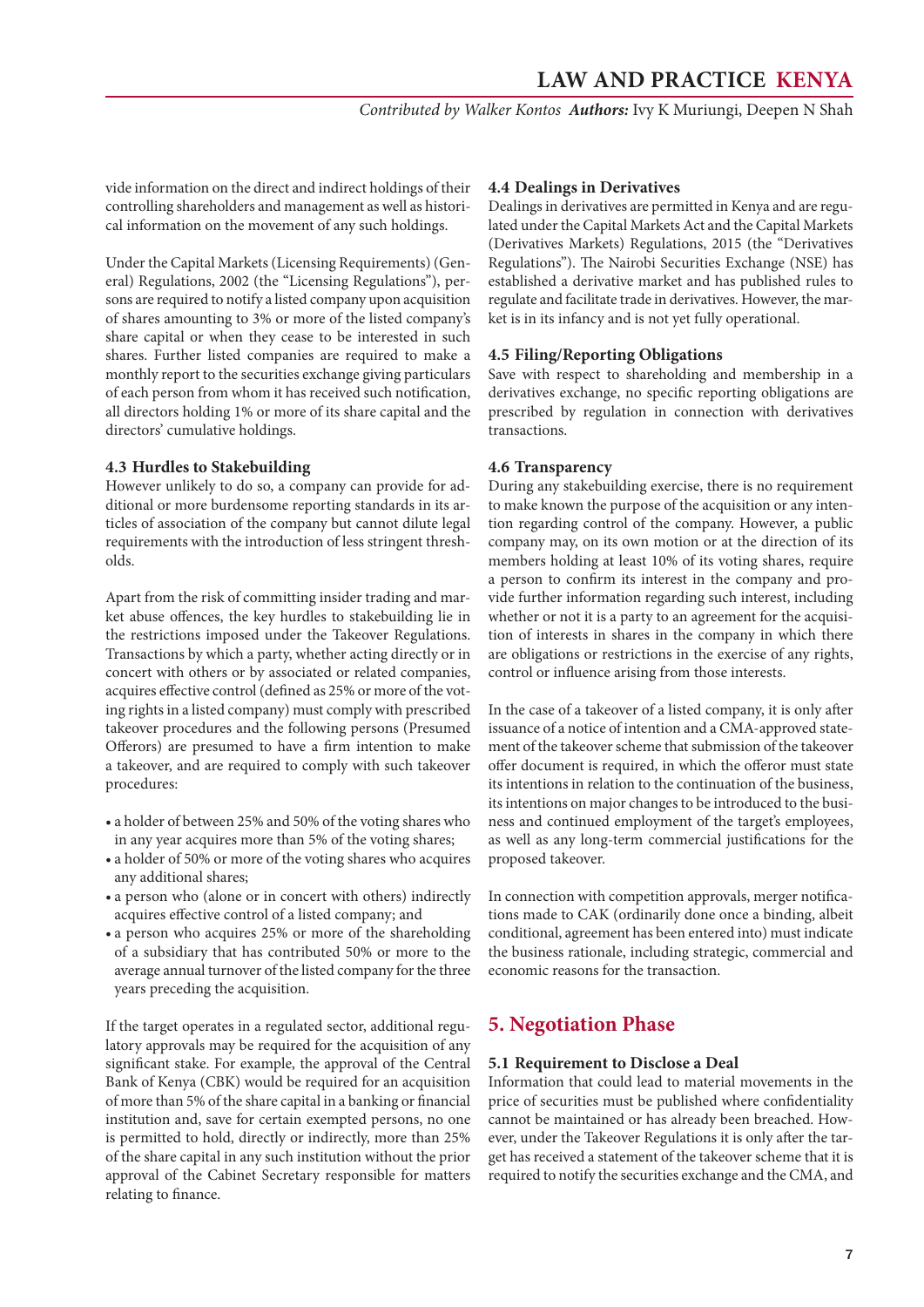<span id="page-7-0"></span>*Contributed by Walker Kontos Authors:* Ivy K Muriungi, Deepen N Shah

publish a press notice of the proposed takeover offer within 24 hours of receipt of the offeror's statement.

Conversely, the offeror is required to serve a notice of intention of the takeover scheme to the target, the securities exchange, CAK and the CMA, and to announce the proposed offer by press notice within 24 hours of the making of a decision or the passing of a resolution to acquire effective control.

In connection with private M&A transactions that are subject to CAK approval, public announcement of the transaction is made by CAK only after it has determined whether or not to grant approval. In submitting merger notifications to CAK, parties may claim confidentiality in respect of the information supplied by them.

#### **5.2 Market Practice on Timing**

The timing of disclosures and announcements follows legal requirements.

#### **5.3 Scope of Due Diligence**

The acquirer typically carries out due diligence on the target before the acquisition. The scope varies depending on the structure of the acquisition and whether it is a public takeover (in which case the scope of due diligence is usually more limited than would be the case in a private transaction) but most negotiated transactions will be founded on a comprehensive due diligence typically covering all publicly available information and information supplied in response to a buyer's request list.

#### **5.4 Standstills or Exclusivity**

Exclusivity arrangements are common in private M&A transactions. With respect to listed companies, only the offeror is obliged not to dispose of shares it holds in the target during the offer period and share trading is only suspended if deemed fit by the CMA in connection with any announcements to be made or to gather information as may be required. The NSE may temporarily halt trading where, inter alia,there are unusual market movements in the price or volume of a security or where there are circumstances that exist or that are about to occur that could impair the transparent, fair and orderly trading of the specific securities. The Companies Act does permit "opt-in" resolutions, the effect of which are to render void any agreements restricting, inter alia,the transfer of shares to the offeror (or its nominee) or to any person during the offer period and in the case of the latter at a time when the offeror holds shares amounting to at least 75% in value of the voting shares of the company.

#### **5.5 Definitive Agreements**

The terms and conditions of a takeover offer must be in writing and must contain the information required by the Takeover Regulations.

With respect to private M&A transactions, it would be rare not to have in place definitive agreements setting out the terms of the transaction.

#### **6. Structuring**

#### **6.1 Length of Process for Acquisition/Sale**

There are no prescribed timelines for a private M&A transaction and much depends on the depth of due diligence required, the negotiations and whether regulatory or other third-party approvals are required.

The transaction timetable for a public takeover is prescribed by the Takeover Regulations and briefly summarised as follows. Within ten days of service of the notice of intent, the offeror is required to serve the target with a statement of the takeover scheme as approved by the CMA and 14 days thereafter to submit the takeover offer document to the CMA for approval. The CMA is required to approve the takeover offer document within 30 days or such longer period as it may determine and within five days of approval the offeror must serve the target with the approved takeover offer document for circulation amongst its shareholders. The offer is required to remain open for acceptance for 30 days following delivery and within ten days of close of the offer period, the offeror is required to inform the CMA and the securities exchange, and make an announcement by way of press notice of the acceptance and consequent change in structure.

For transactions requiring competition approval, a decision is to be reached by CAK within 60 days of either the receipt of a notification or any additional information it may have requested, or, if one is convened, within 30 days after concluding a hearing conference. CAK may extend the approval period but the extended period should not exceed 60 days.

For regional M&A deals that require COMESA Competition Commission approval, the Commission is required to examine a merger as soon as the notification (which must be complete) is received and to make a decision on the notification within 120 days, subject to any extensions approved by the Commission's board.

#### **6.2 Mandatory Offer Threshold**

Presumed offerors as defined above are presumed to have a firm intention to make a takeover offer and are required to comply with the takeover procedures under the Takeover Regulations.

Where a takeover offer under the Takeover Regulations results in an offeror acquiring 90% of the target's voting shares, the offeror is required to make an offer to purchase the remaining shareholders' shares at a price that is the higher of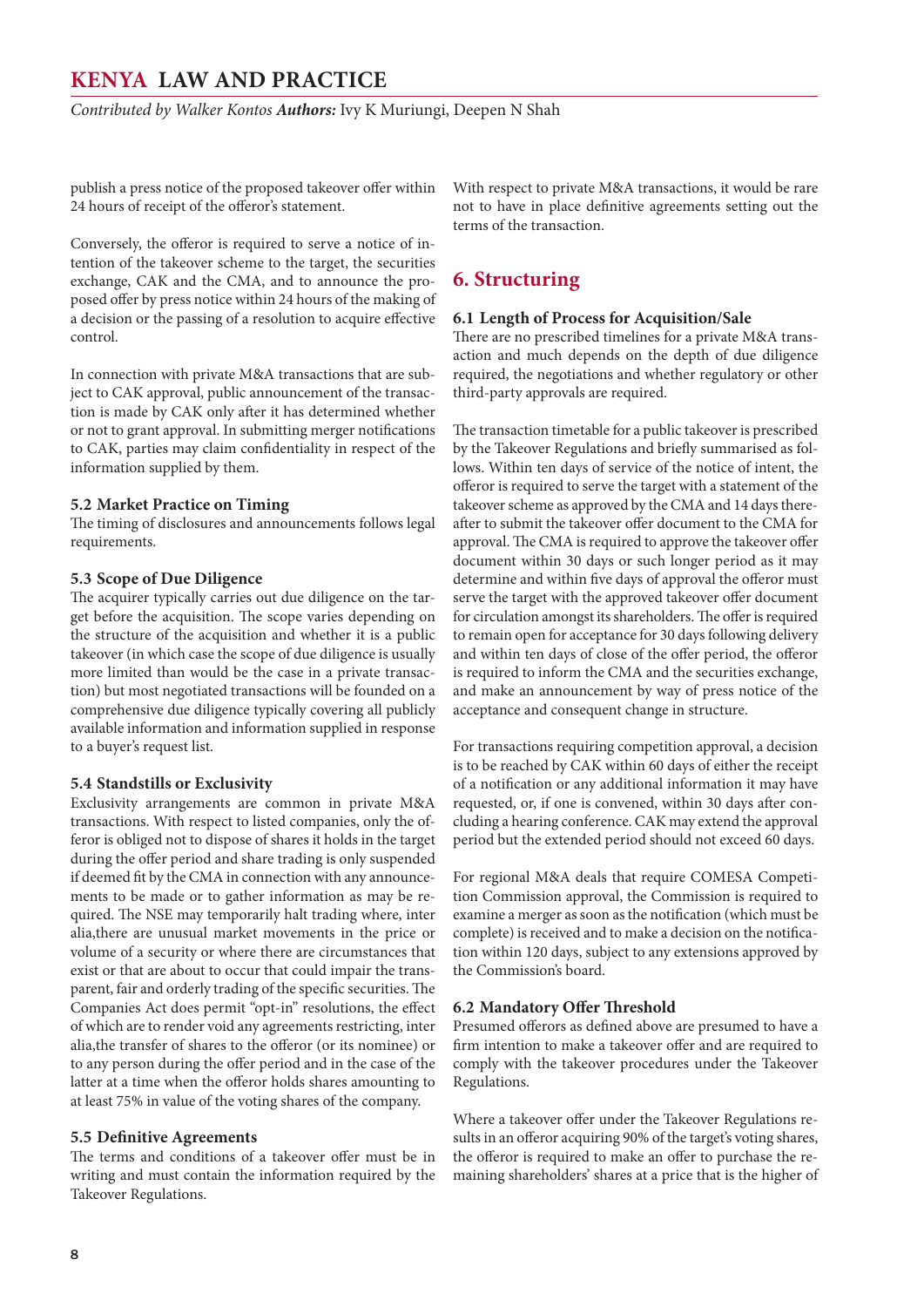*Contributed by Walker Kontos Authors:* Ivy K Muriungi, Deepen N Shah

<span id="page-8-0"></span>the market value and the price offered to the other shareholders.

Under the Companies Act, if a takeover relates to all of the shares of a company, a shareholder that has not accepted the offer may, within prescribed timelines and where the offeror has acquired or is bound to acquire at least 90% of the voting shares that are the subject of the offer, require the offeror to buy its shares (and the offeror would be obliged to do so) on the terms of the offer or on terms agreed between them, or on terms imposed by the court following application by the shareholder.

#### **6.3 Consideration**

Both share and cash considerations are commonly used in Kenyan M&A transactions, with some transactions involving a mix of shares and cash, particularly for sellers looking for an upfront payout whilst retaining an equity stake in a buyer with sound prospects.

In connection with public takeovers, the takeover document must state whether the shares are to be acquired in whole or in part for cash and where payment is to be made in cash, the takeover document must include a confirmation by a financial adviser that the offeror has the financial capability to carry out the takeover in full and that the takeover would not fail on account of financial insufficiency. With reverse takeovers involving share swaps, the approval of the offeror's shareholders must be obtained prior to serving the takeover document, which must specify the proportion of the shares to be received in the swap and the timeframe for the receipt of such shares.

The Companies Act permits shares to be allotted for money or money's worth (including goodwill and know-how) but restricts public companies from allotting shares for non-cash consideration unless the consideration for the allotment has been independently valued or where the subscriber is another company, in certain circumstances.

#### **6.4 Common Conditions for a Takeover Offer**

The Takeover Regulations require that where the offer is conditional upon acceptances in respect of a minimum percentage of shares being received, the offer shall specify a date not later than 30 days from the date of service of the takeover offer or such later date as the CMA may in a competitive situation or in special circumstances allow as the latest date on which the offeror can declare the offer to have become free from that condition. Conditions relating to compensation for loss of office or other payments to the directors or other person related to the target are prohibited, but the following are examples of commonly included conditions: competition and other regulatory approvals, minimum acceptance levels, and shareholder and board approvals (where applicable).

#### **6.5 Minimum Acceptance Conditions**

An offer may be conditional upon the offeror receiving acceptances for a minimum percentage of shares. Where deals are not competitive, offers would typically be made subject to receiving at least 90% of the shares in order to ensure that the offeror will be able to rely on the statutory "squeeze-in" procedures to acquire compulsorily any remaining shareholders. Ordinary resolutions may be passed with more than 50% so it would be unusual to have minimum acceptances fall below this level. Special resolutions require a 75% approval threshold.

The Takeover Regulations permit withdrawals of offers in limited instances where:

- the target's shareholders have rejected the offer;
- the offeror has not obtained competition or any other regulatory approval;
- events occur that, according to the CMA, render the offeror and/or the target incapable of fulfilling their obligations under the takeover; or
- a counteroffer is accepted by the offeror.

Any withdrawal would require the prior written approval of the CMA.

Schemes of arrangement require 75% shareholder approval and would be subject to attaining such approval, approval of the court and registration with the Registrar of Companies.

#### **6.6 Requirement to Obtain Financing**

The Takeover Regulations prohibit anyone from making a takeover offer or announcing any intention to make an offer if it has no reasonable grounds for believing that it will be able to perform its obligations on acceptance and the takeover document must state that the bidder and bidder's financial advisers are satisfied that the takeover offer will not fail due to the bidder's insufficient financial capability and that every shareholder who wishes to accept the offer will be paid in full. Noting that independent confirmation of sufficient funding is required, any conditions as to financing would not be permissible.

For private M&A transactions, sellers may require guarantees for the purchaser's payment obligations and such transactions would be made conditional on the guarantee being issued. A purchaser would be at liberty to make the transaction conditional on financing but this is likely to be resisted by the seller.

#### **6.7 Types of Deal Security Measures**

Exclusivity, break fees and expense reimbursement terms are not prohibited by law. Parties may enter into voting arrangements to secure a minimum percentage of shares to be taken up to secure the deal; however, any such arrangements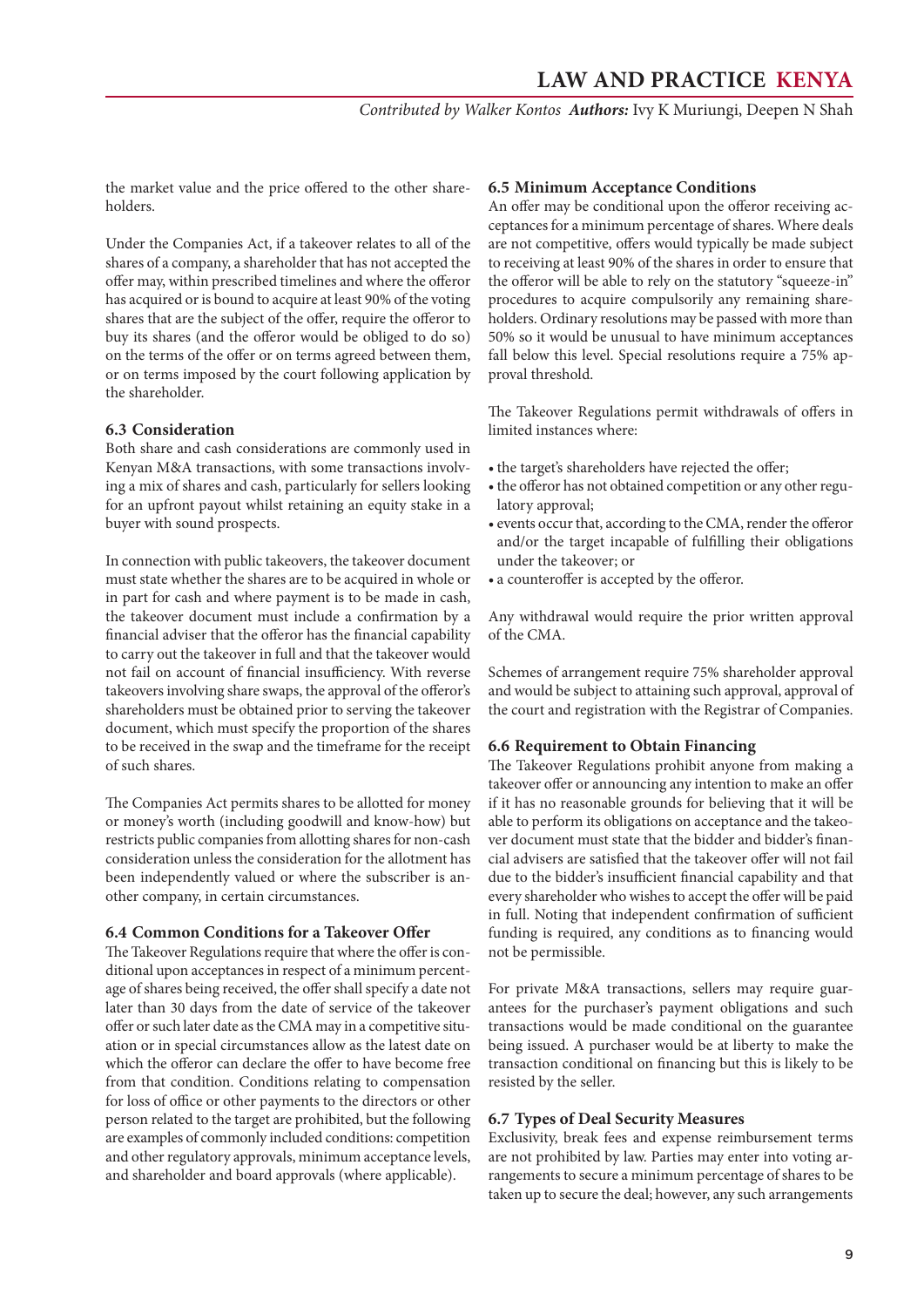<span id="page-9-0"></span>*Contributed by Walker Kontos Authors:* Ivy K Muriungi, Deepen N Shah

must be disclosed in the notice of intent and the takeover document itself. The Takeover Regulations prohibit bidders from making arrangements to buy the target's shares on more favourable conditions than those contained in the offer either during a takeover or where a takeover is reasonably in contemplation.

#### **6.8 Additional Governance Rights**

In private M&A transactions, particularly those involving private equity investments, acquirers typically seek a number of governance rights, including rights to board representation and veto rights in connection with certain decisions. Such rights are usually captured in shareholder agreements and/or in the company's articles of association.

The CMA's Code of Corporate Governance Practices for Issuers of Securities to the Public, 2015 (the "CMA Governance Code") requires the boards of each such company to ensure that all shareholders, including minorities and foreigners, are treated equitably. The CMA adopts an "apply or explain" approach that requires companies to disclose fully any non-compliance with a firm commitment to move towards compliance. Satisfactory explanations for non-compliance may be accepted; however, mandatory provisions of the Disclosures Regulations carried forward into the CMA Governance Code must be adhered to.

It should be noted that a minority shareholding of more than 25% would be enough to block special resolutions and schemes of arrangement, whereas holdings in excess of 50% would enable the holder to pass ordinary resolutions.

#### **6.9 Voting by Proxy**

Under the Companies Act, a shareholder of a company is entitled to appoint another person as the shareholder's proxy and to exercise all or any of the shareholder's rights to attend, speak and vote at the meeting of the company. The appointing shareholder must give notice to the company of the appointment of the proxy before the relevant meeting is held.

#### **6.10 Squeeze-out Mechanisms**

Under the Takeover Regulations, an offeror who has acquired 90% of the target's voting shares pursuant to the offer is required to make an offer to remaining shareholders to acquire their shares at a purchase price that is the higher of the prevailing market price or the price offered to other shareholders.

These provisions are subject to the Companies Act, which prescribes "squeeze-in" and "sell-out" procedures under which acquisition of minority shareholding can be compelled. In a nutshell, where, pursuant to an offer for all shares in the target, an offeror acquires or is bound to acquire 90% of the shares and voting rights to which the offer relates, it may exercise its statutory rights to acquire compulsorily the

remaining shareholders, effectively compelling such shareholders as may not have accepted the offer to sell their shares to it. The squeeze-in rights must be exercised within three months after the end of the offer period or six months after the date of the offer, whichever is earlier. It should be noted that such minority shareholders have a statutory right to apply to court to challenge the exercise of such squeeze-in rights or the terms thereof.

In addition, the offeror is required to give notice to shareholders who have not accepted the offer, prior to or within one month of the end of the offer period, notifying them of their rights under the Companies Act and the period within which these rights are to be exercised. These rights include "sell-out rights" (the right for such minority shareholders to require the offeror to purchase their shares) or to take court action to block the compulsory acquisition of their shares or to require the offeror to purchase the shares on specific terms.

In circumstances where an offeror has not attained the 90% threshold necessary to trigger its squeeze-in rights because shareholders are untraceable, the offeror may apply to court for orders authorising the offeror to issue the notice to buy out the remaining shareholders, which orders the court may grant if it is satisfied that the consideration is reasonable and that if such missing shareholders had accepted the offer, the offeror would have attained the 90% threshold required to exercise its squeeze-in rights.

#### **6.11 Irrevocable Commitments**

It would not be unusual to secure irrevocable acceptance or voting commitments for principal shareholders prior to announcing an intention to make an offer but any voting arrangements would have to be disclosed in the takeover documents.

#### **7. Disclosure**

#### **7.1 Making a Bid Public**

Private M&A transactions typically remain private unless competition approval is required, in which case it would come into the public domain once CAK publishes its approval or exemption of the transactions by way of Gazette notice.

As mentioned above, where the target is an issuer of securities to the public, information that could lead to material movements in the price of its securities must be published where confidentiality cannot be maintained or has already been breached. This is typically done by way of a cautionary statement. In the event of a takeover, the offeror is required to issue a press notice of its intent within 24 hours of the making of the resolution or decision to acquire effective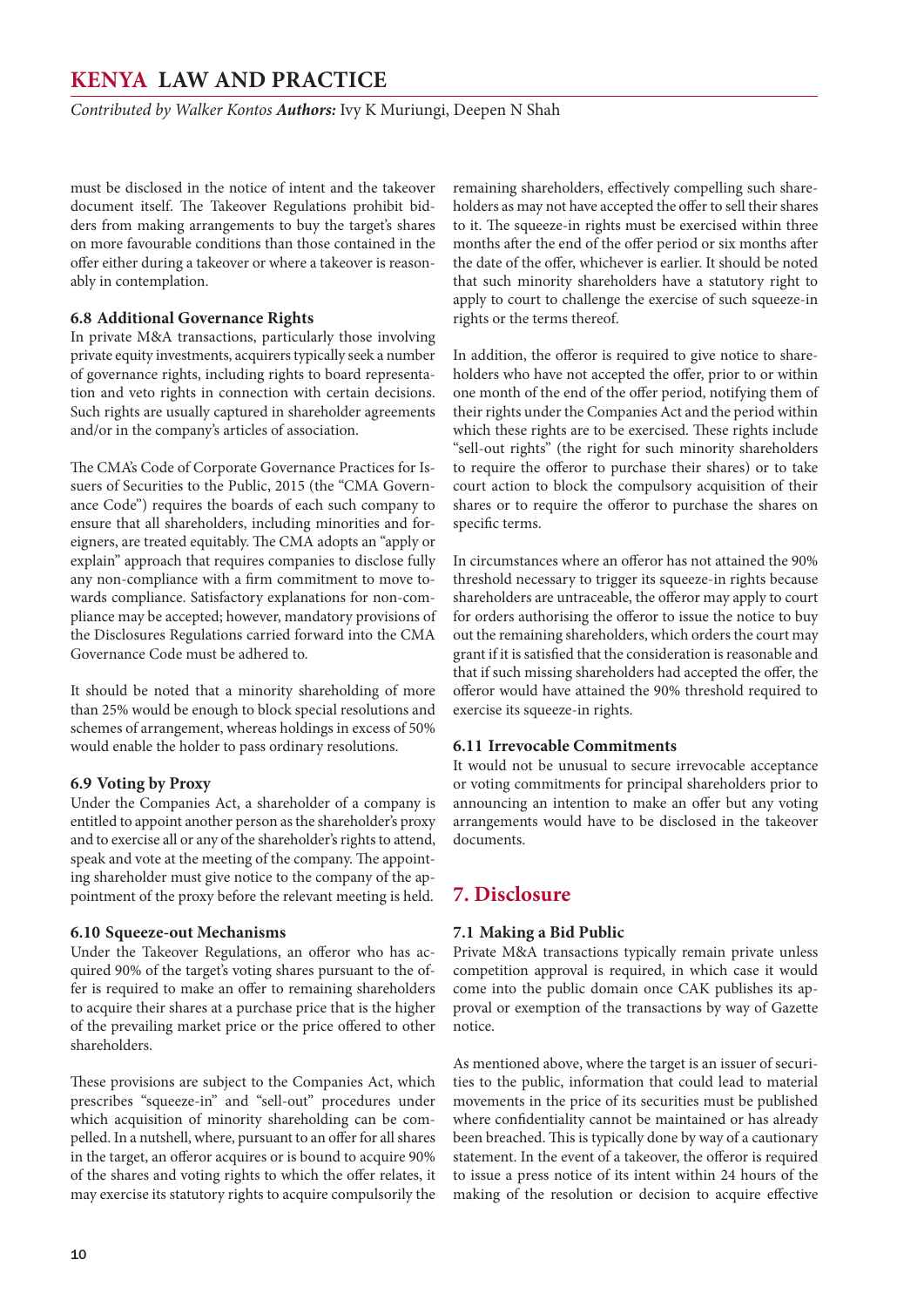*Contributed by Walker Kontos Authors:* Ivy K Muriungi, Deepen N Shah

<span id="page-10-0"></span>control that makes public the proposed transaction and any conditions attaching to the offer.

The Takeover Regulations set out the minimum disclosures to be made in the notice of intent, the press notice, the takeover statement and in the offer document and circulars to the target's shareholders.

#### **7.2 Type of Disclosure Required**

Where a share issue amounts to an offer of shares to the public, the offer prospectus must be approved by the CMA and comply with the disclosure requirements prescribed by the Disclosure Regulations, including disclosure of all material information, company information and capital adequacy, directors' interests, related party transactions, major shareholders, details of the offer, accountant's report and legal opinion.

Applications for CAK approval, referred to as merger notifications, can be quite detailed, particularly where the merging parties have vertical or horizontal relationships. Parties may, however, seek for price-sensitive information to be held confidentially by CAK.

#### **7.3 Producing Financial Statements**

The takeover statement issued by the offeror to the target is required to provide a summary of the offeror's latest audited financial statements. The independent adviser's circular must also contain a twelve-month outlook of the industry in which the offeror has its core business and a twelve-month outlook of the offeror's financial prospects.

Both the offeror's and target's audited financial statements for the three years prior to the application are required to be disclosed to CAK as part of the merger notification documentation.

Financial statements should be prepared in accordance with International Financial Reporting Standards.

#### **7.4 Transaction Documents**

Typically, any regulatory applications or procedural requirements requiring disclosure are satisfied by submission of proposed agreements in full.

The CAK merger notification form requires full disclosure of the asset purchase or share purchase agreement, although parties may make a claim for confidentiality in respect of sensitive information or documentation.

In connection with regional M&A deals requiring COME-SA Competition Commission approval, notifying parties may request the Commission to accept a merger notification omitting certain information if such information is not reasonably available; for example, information on a target

undertaking in circumstances where there is a competitive bid. The party must, however, provide reasons for the unavailability of the information and provide timelines as to when they expect to have access to it. Notifying parties may request that any documents or information submitted be treated as confidential by submitting a reasoned request for confidentiality.

The Takeover Regulations set out the minimum disclosures to be made in connection with takeover documents, which include:

- the ultimate offeror's identity;
- the offeror's intentions in respect of the business of the target;
- any arrangements with any persons acting in concert with them, or with any directors and shareholders, including past directors;
- the terms of the offer: and
- all information reasonably required by the target's shareholders and their advisers.

## **8. Duties of Directors**

#### **8.1 Principal Directors' Duties**

Directors' general duties until recently were based on common law rules and principles of equity. These duties have now been codified in statute and are set out in the Companies Act. Each director must act in the way he or she considers, in good faith, would be most likely to promote the success of the company for the benefit of its members as a whole whilst having regard to other matters, including the long-term consequences of the decision, employee interests, the need to foster the company's business relationships with suppliers, customers and others, the impact of the operations of the company on the community and the environment, the desirability of the company to maintain a reputation for high standards of business conduct and the need to act fairly between the directors and the members of the company.

However, where a company's solvency is in question, the directors' duties shift to the creditors of the company.

Directors also have a duty to avoid conflicts of interest, to declare situations of conflict and the duty not to profit from a position of trust that directors hold.

The CMA Governance Code sets out guidelines in connection with the discharge of directors' fiduciary responsibilities, including the duty to exercise reasonable care, skill and diligence, and to act in the best interests of the company as opposed to their appointors. Under the Takeover Regulations, directors are required to issue a circular to shareholders with their recommendation on whether or not to accept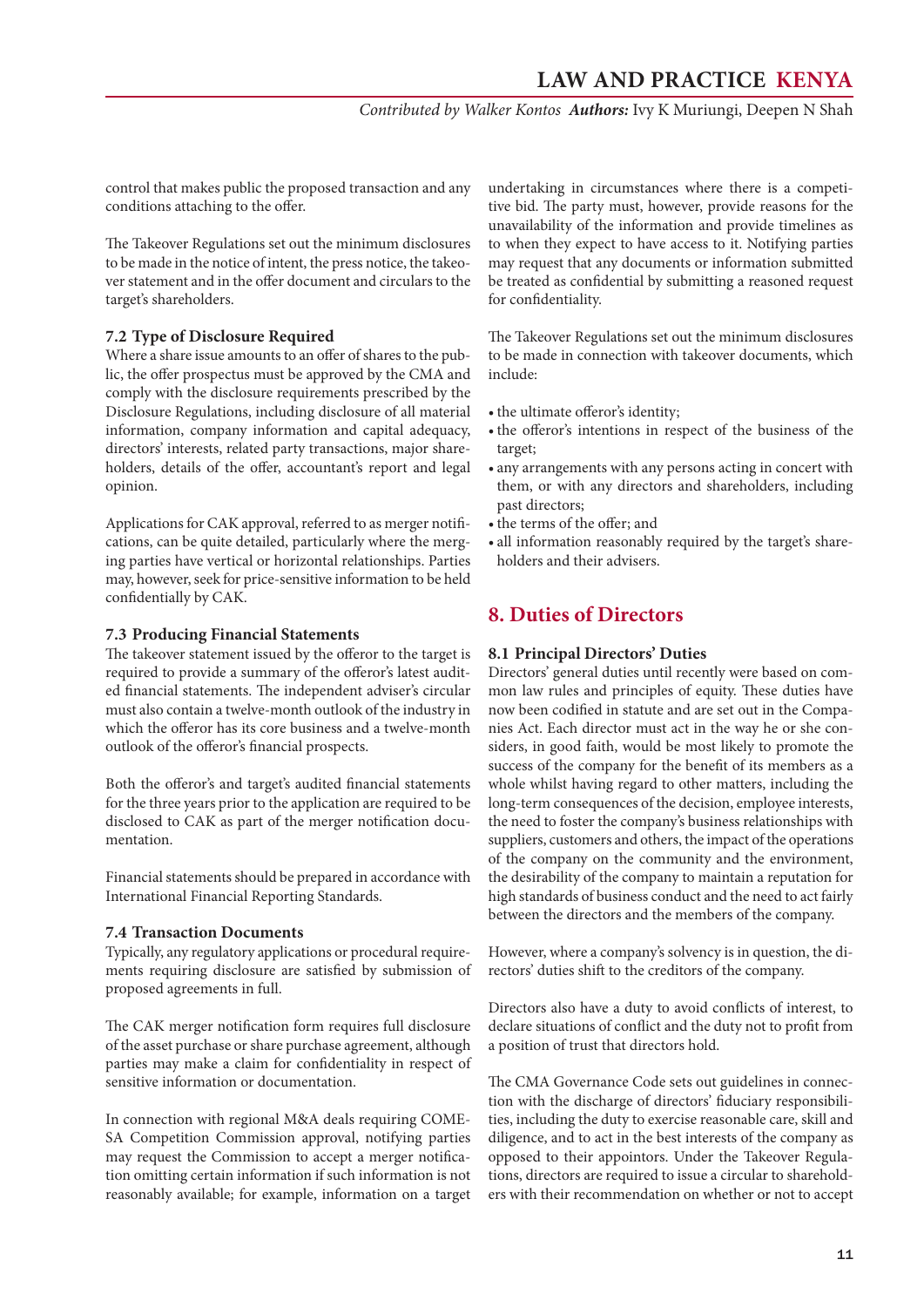<span id="page-11-0"></span>*Contributed by Walker Kontos Authors:* Ivy K Muriungi, Deepen N Shah

the offer and in doing so they would be required to consider the merits of the deal and their duties.

#### **8.2 Special or Ad Hoc Committees**

The articles of association typically permit the board of directors to delegate their powers and functions to committees; however, decision-making and responsibility typically remains with the board. Accordingly, whilst it is not uncommon for special or ad hoc committees to be established to manage takeover offers, particularly where large boards are constituted, overall responsibility for the offer and compliance with regulations remains with the board.

#### **8.3 Business Judgement Rule**

Save in connection with court-sanctioned schemes of arrangement or objections to the exercise of squeeze-in rights or in derivative actions, Kenyan courts would not typically be involved in reviewing takeovers or in assessing the exercise of a director's judgement. Both the CMA Governance Code and the Companies Act require directors to exercise independent judgement and to act in the way that each director considers, in good faith, will promote the success of the company for the benefit of its members as a whole. The Companies Act provides that the directors' duties it codifies are based on common-law rules and equitable principles, and further requires that they are interpreted in the same way as and with regard to the corresponding common-law rules and principles. Kenyan courts recognise the business judgement rule and will have regard to its principles when determining derivative actions.

#### **8.4 Independent Outside Advice**

The Takeover Regulations require the board of directors of a target to appoint an independent adviser (either a licensed investment bank or stockbroker) to evaluate the offer. The independent adviser is required to issue a circular to the board, the CMA and the target's shareholders evaluating the offer and disclosing all information reasonably required by the board, the shareholders and advisers in order to make an informed assessment of the merits of the offer. In a reverse takeover, where the consideration for the acquisition comprises shares in the offeror, or where the board of the offeror is faced with a conflict of interest, it is required to appoint an independent adviser to perform similar functions. Further, a financial adviser is required to be appointed to evaluate and confirm the financial capability of the offeror to perform its payment obligations on acceptance of the offer where there is a cash consideration.

#### **8.5 Conflicts of Interest**

There have been numerous cases in which conflicts of interest of directors and advisers have come under scrutiny in Kenya but shareholder conflicts are not as common.

The Companies Act and the CMA Governance Code codify common-law principles in relation to a director's duty to avoid situations of conflict, to declare situations of conflict and the duty not to profit from a position of trust that directors hold over and above a director's duty to exercise independent judgement and to promote the success of the company for the benefit of its members. The CMA Governance Code specifically prohibits directors from taking part in discussions or decision making on any subject or transactions in which they have a conflict of interest.

Under the Takeover Regulations, an adviser would not be eligible for appointment as an independent adviser if the adviser:

- • has or had during the year preceding the notice of intention in respect of a takeover scheme an interest of 10% or more of the voting shares in, or a substantial business relationship with, or advised in the planning or restructuring of, either the target or the bidder;
- is involved in the financing of the offer;
- • has on its board a director who also sits on the board of the bidder or the target, or both;
- • is a substantial creditor of the bidder or the target; or
- has a financial interest in the outcome of the offer.

#### **9. Defensive Measures**

#### **9.1 Hostile Tender Offers**

Hostile takeovers are permitted in law, although they are not commonplace in Kenya.

#### **9.2 Directors' Use of Defensive Measures**

With respect to listed companies, the Takeover Regulations restrict a target from undertaking certain defensive measures (i) where the target has had contact with the offeror or the offeror's agent, (ii) upon receipt of the notice of intention, if the target has reason to believe that a bona fide takeover is imminent, or (iii) during the course of the takeover. Restricted actions include the issue of authorised but unissued shares and selling, disposing of or acquiring or agreeing to sell, dispose of or acquire any of the target's assets or those of its subsidiary. These restrictions are disapplied where a bona fide contract was made for any of these actions, prior to contact with the offeror or its agent and prior to the receipt of the notice of intention. The Companies Act, however, permits companies to pass opt-in resolutions, the effect of which are to render ineffective any agreements that restrict (amongst other things) transfers of shares to the bidder or rights to vote at a meeting of the company that is to decide whether or not to take any action to frustrate a bid. Actions to frustrate a bid for this purpose include any actions that may be specified in the Takeover Rules to be formulated by the CMA.